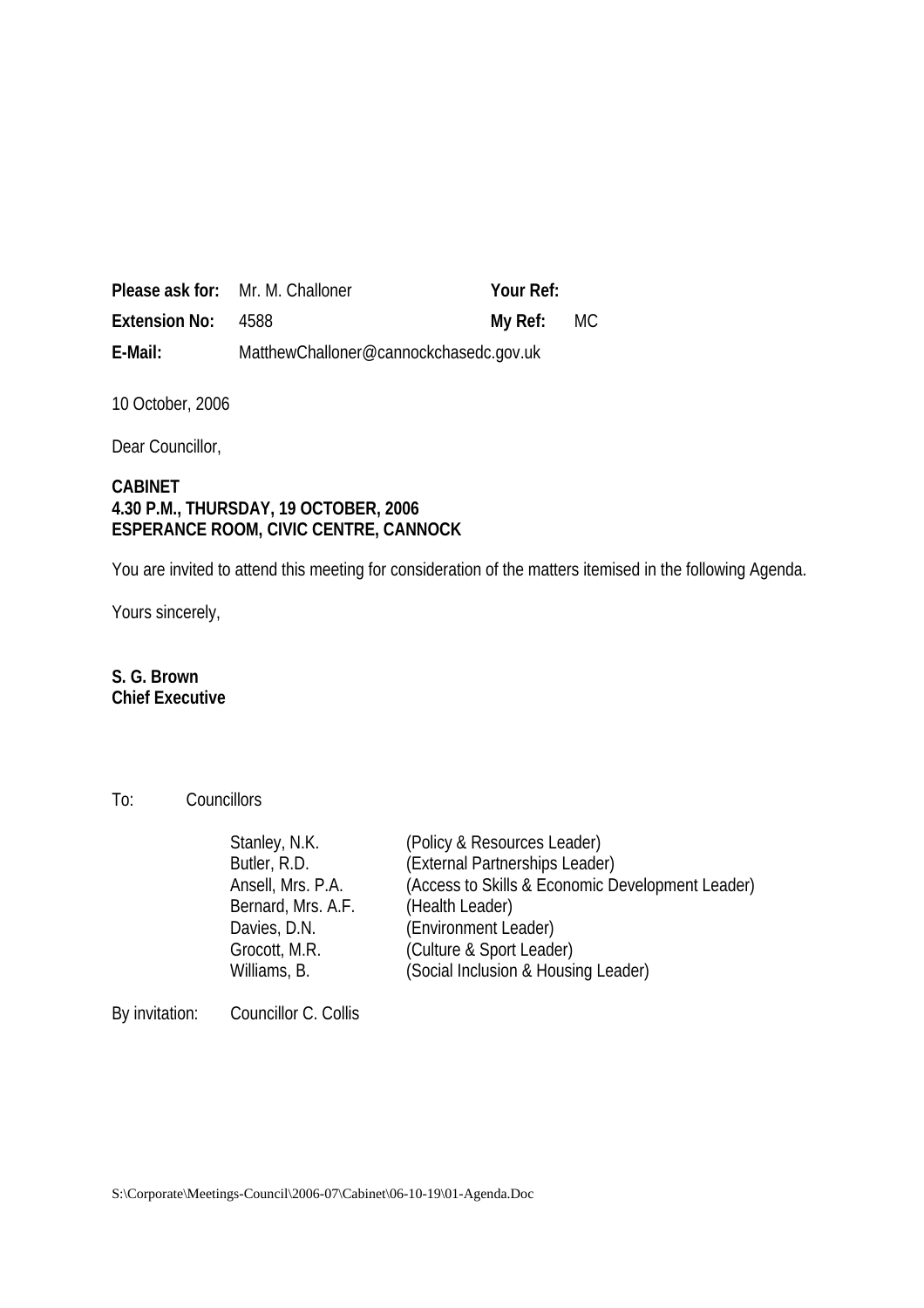# **A G E N D A**

# **PART 1**

# **1. Apologies**

## **2. Declarations of Interests of Members in Contracts and Other Matters and Restriction on Voting by Members**

To declare any personal or prejudicial interests in accordance with the Code of Conduct and any possible contraventions under Section 106 of the Local Government Finance Act 1992.

### **3. Minutes**

To approve the Minutes of the meeting held on 21 September, 2006 (enclosed)

### **4. Updates from Portfolio Leaders**

To receive and consider oral updates from the Council Leader, the Deputy Leader and Portfolio Leaders (if any).

# **5. Equality of Access for People with Disabilities**

Report of the Social Inclusion and Housing Select Committee (Enclosure 5.1 – 5.25).

The former Chairman of the Social Inclusion and Housing Select Committee, Councillor C. Collis has been invited to present the recommendations of the Sect Committee.

### **6. Forward Plan**

Forward Plan of Decisions – October 2006 – October 2007 (Enclosure 6.1 – 6.2).

# **7. Recommendations from the Culture & Sport Select Committee held on 11 October, 2006**

The Culture and Sport Select Committee on 11 October, 2006 will be considering the following recommendations in relation to "A Cultural Strategy for Cannock Chase District":-

"That Members note the draft Cultural Strategy for Cannock Chase District and recommend to Cabinet that:-

- (a) the Strategy be approved for consultation with key stakeholders, organisations and agencies as listed in Section (4.1)
- (b) that a report will be submitted to a future meeting of Culture and Sport Select Committee to consider the consultation, findings and recommend to Cabinet the adoption of the Cultural Strategy."

Cabinet are requested to consider the recommendations referred to it by the Culture & Sport Select Committee, which will be reported orally at the meeting.

(Members are requested to refer to the reports circulated with the Culture & Sport Select Committee agenda held on 11 October, 2006)